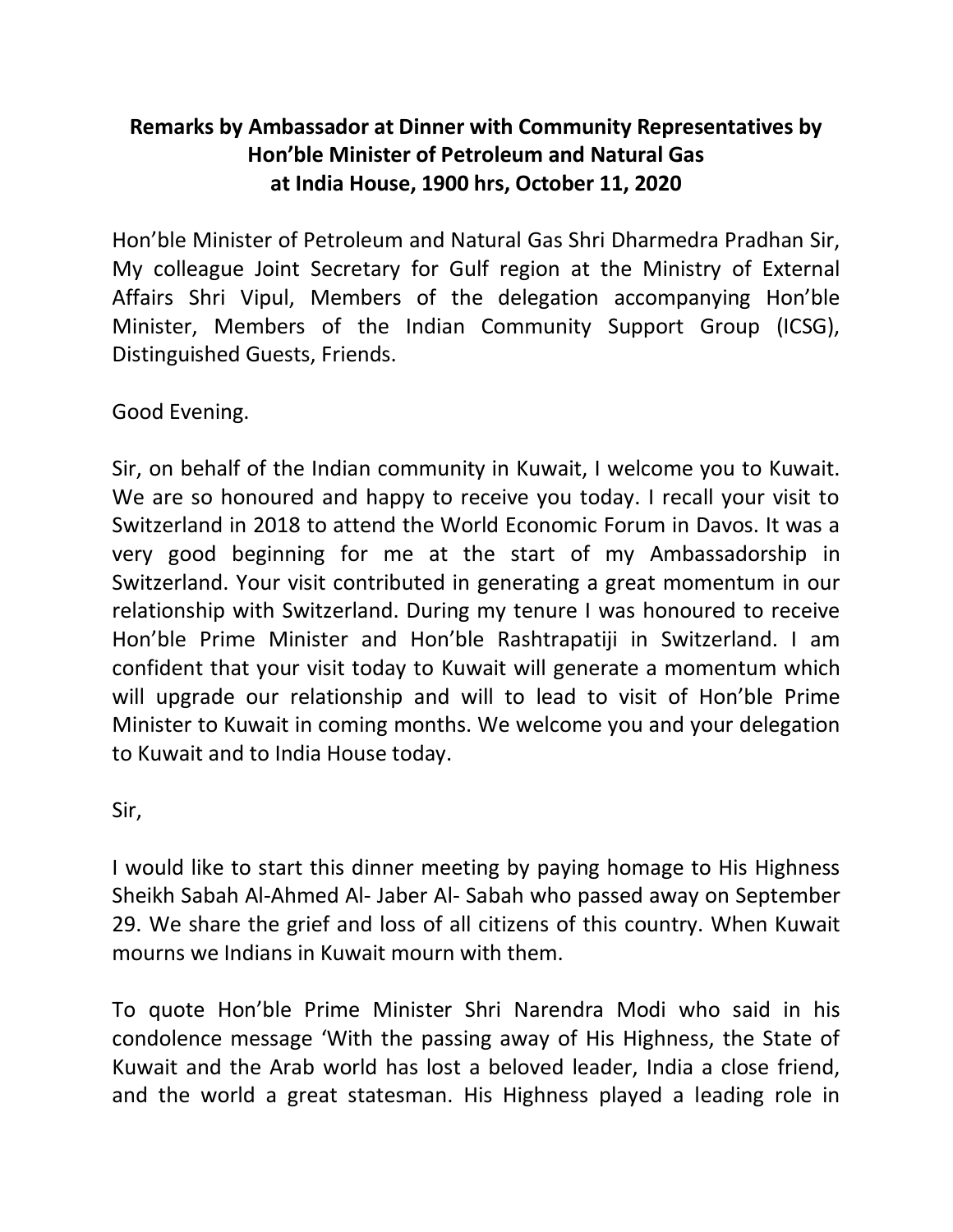strengthening our bilateral relations, and always took special care of the Indian community in Kuwait.' Unquote

For India he was a great friend and well-wisher. He contributed immensely in building our bilateral partnership. He visited India on several occasions including his memorable State visit in 2006, one of his first foreign visits, immediately after becoming the Amir of Kuwait. Indians are today loved and respected in Kuwait. As Amir, he welcomed several hundreds of thousands Indians to Kuwait, making the Indian community the largest expatriate community in Kuwait. We cherish the care he took for Indians here.

On October 4, the government of India observed a State mourning to pay respect to His Highness, when Indians in Kuwait also joined by observing two minutes silence at 11 AM including Embassy, PSUs, all schools, work sites, labour camps etc. The gesture from India was appreciated by all Kuwaitis. I received letters and phone calls from many in the leadership thanking India for the gesture. Hon'ble Minister is here with us to personally convey to Highness the new Amir the condolences on behalf of Government of India and the people of India.

May I now request all guests to kindly stand and observe one minute of silence.

Thank you.

Hon'ble Minister and Dear Friends,

Sir, most of us present here had the opportunity to listen to you when you made the virtual address on Aatmanirbhar Bharat last month. I recall your remarks when you said that your visit as Minister of Petroleum and Natural Gas was long overdue. Your remarks on the efforts of the Government of India in handling the Covid 19 pandemic and the steps taken were a great inspiration for Indians in Kuwait.

I would like to mention that in this embassy we are following all norms of social distancing aimed at fighting Covid. On an average, everyday we receive around 800 to one thousand visitors at the Embassy and in our three passport outsourcing centers. We continue to extend consular and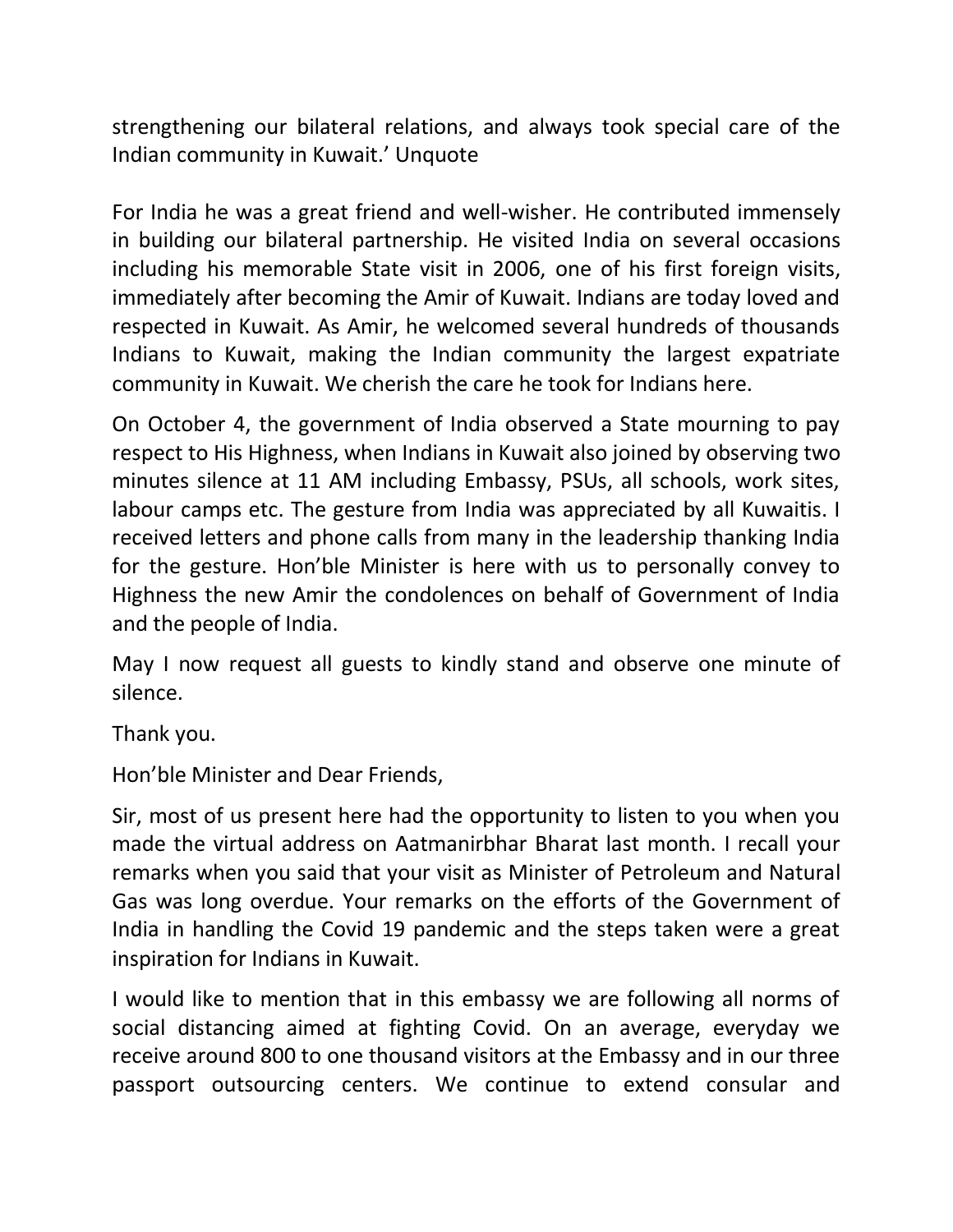community services during these difficult times. It is indeed a challenge, but we are facing this challenge with all possible precautions. In our Embassy we fully adhere to the Jan Andolan program that Hon'ble Prime Minister launched last week. Today, in your presence Sir, we are launching this Jan Andolan for the Indian community in Kuwait, which we in the Embassy and in our passport offices and all across the country pledge to follow. No carelessness until there is a cure.

## Sir,

The Indian community in Kuwait has been fighting Covid 19 pandemic here alongside our Kuwaiti friends. It is our Indian doctors and nurses who were in the forefront taking care of the Kuwaitis and expatriates. I salute them for risking their lives trying to save the lives of others. Sir, some of our brothers and sisters faced an unprecedentedly difficult situation here, like all over the world, many have returned to India through the Vande Bharat Mission and other flights, while many in India are now eager to return back to Kuwait. There are many who are unable to visit their near and dear ones for months. There were many who faced serious problems including food and medical requirements.

It is in this context that I am happy to present the team of Indian Community Support Group (ICSG) that the Embassy set up in April to lead our efforts in providing support to Indians in distress in Kuwait. I am so happy to note that they spearheaded a campaign in collaboration with Kuwaiti friends and Indian Associations generating huge funds and providing food material for over five lakhs meals to Indians here. This campaign led by Shri Rajpal Tyagi who received the Pravasi Bharatiya Samman last year, also had self-made community leaders who are present here. I welcome them to this evening.

Similarly, the Indian Doctors Forum (IDF), a Forum which received the Pravasi Bharatiya Samman in 2013 contributed immensely as part of ICSG and through teleconsultations and supply of medicines. I am happy that the current President and former Presidents of Doctors Forum are present here. In addition, many Indian Associations here also provided food material and other support to many. Heads of our PSUs who always work as part of the Embassy team are also here with us today. What we witness here is an